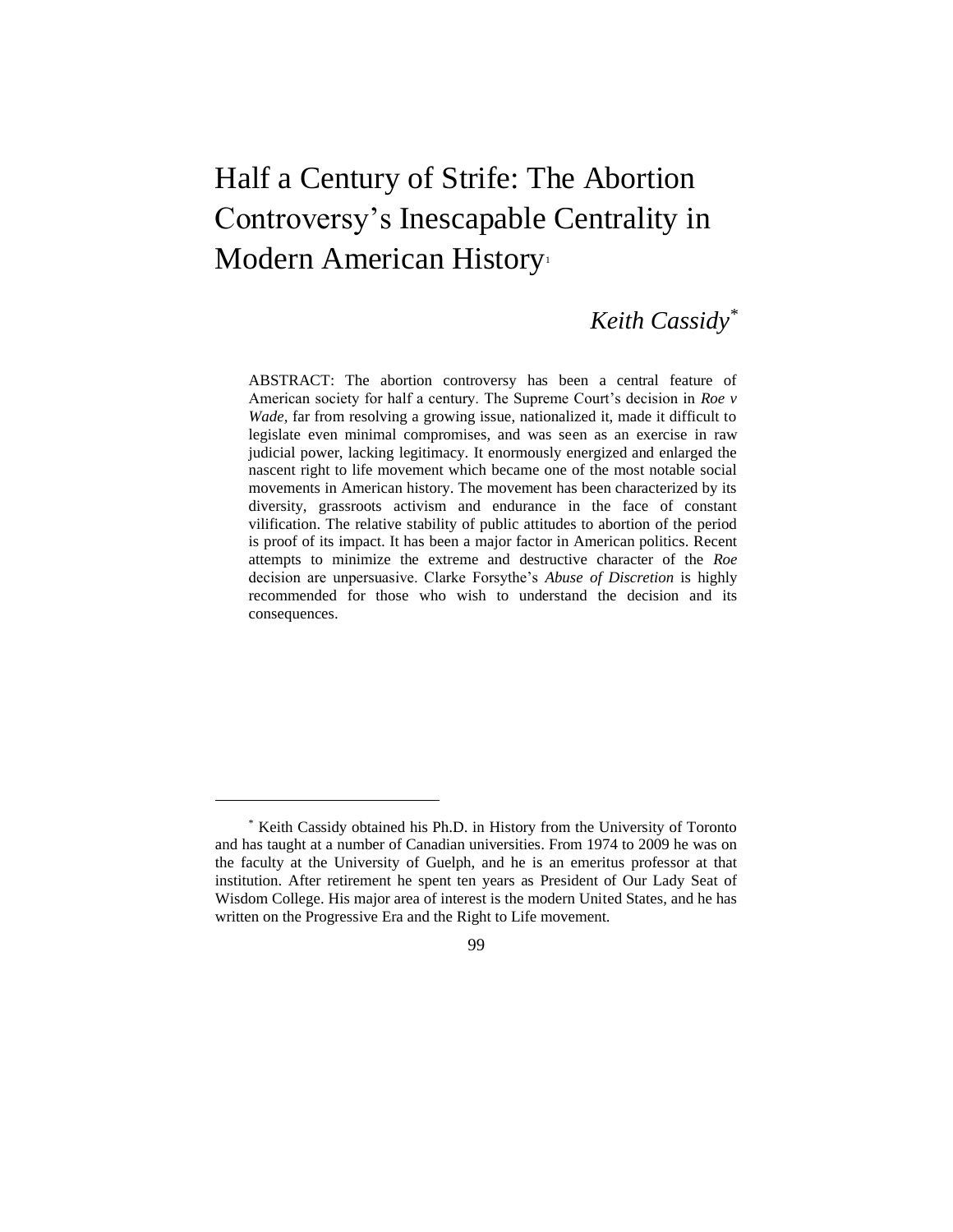HE FOLLOWING REMARKS<sup>1</sup> do not pretend to be a systematic exploration of abortion and its role in American public life over the past half century and more. They are the reflections of someone THE FOLLOWING REMARKS<sup>1</sup> do not pretend to be a systematic exploration of abortion and its role in American public life over the past half century and more. They are the reflections of someone involved with the abortion st develop a scholarly understanding of the pro-life movement, and one who recognizes the enormity of the topic. I should clarify immediately that referring to a half century of strife is not a precise figure, but it does suggest the long standing and enduring character of the conflict as a national issue. 1971 was the year the Supreme Court decided to take on abortion as an issue, and a faction within the Court determined to find a right to abortion in the Constitution, even before knowing how they would ground the claim. For fifty years we have been living with the consequences of that decision.

Certainly, abortion was a lively issue in many states before that, and vigorous right-to-life organizations had been founded.<sup>2</sup> They had begun to meet at annual conferences in 1970. By the 1972 election, however, abortion was already a national issue, with Republicans charging that the Democrats were the party of "Amnesty, Acid and Abortion." However, federal politicians could dodge the issue and point to the states as the locus of control.

The 1973 decision in *Roe v Wade* changed all of that. If you have not already done so, I suggest that you read Clarke Forsythe's *Abuse of Discretion: The Inside Story of Roe v Wade*. Based on extensive research, both in published material and the papers of eight of the justices involved, he has painted a clear and incisive account of what happened and why. He goes far beyond David Garrow's *Liberty and Sexuality: The Right to Privacy and the Making of Roe v Wade* in exploring the process and its

<sup>&</sup>lt;sup>1</sup> Remarks delivered on the occasion of the receipt of the Rupert and Timothy Smith Award, June 5, 2021.

<sup>2</sup> Daniel K. Williams, *Defenders of the Unborn: The Pro-Life Movement before Roe v. Wade* (New York NY: Oxford Univ. Press, 2016); Rosemary Nossiff, *Before Roe: Abortion Policy in the States* (Philadelphia PA: Temple Univ. Press, 2001); Keith Cassidy, "The Right to Life Movement: Sources, Development, and Strategies" in *The Politics of Abortion and Birth Control in Historical Perspective*: *Issues in Policy History #5* (University Park PA: Pennsylvania State Univ. Press, 1996), pp. 128–59.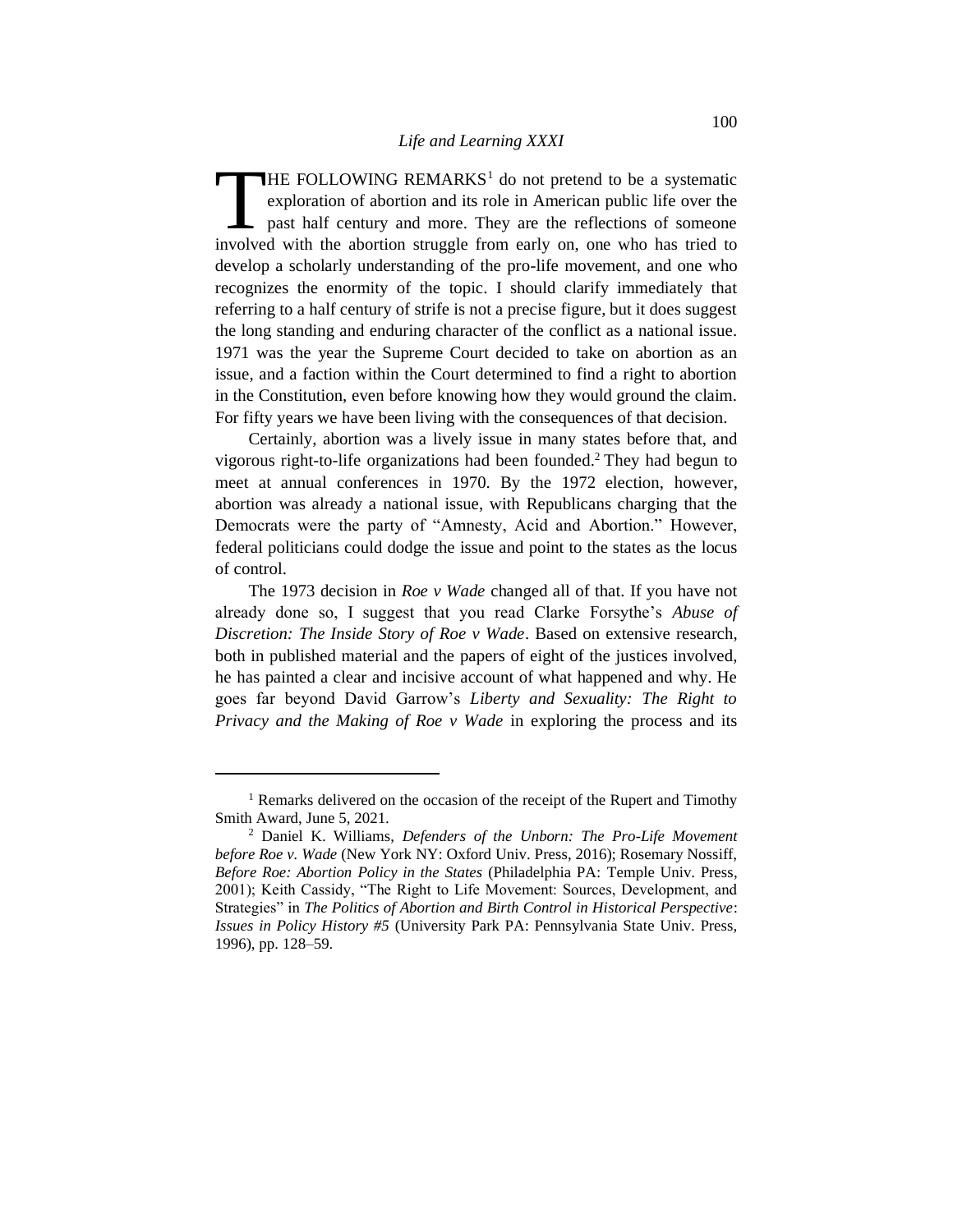outcomes.<sup>3</sup> Forsythe states: "The Justices nationalized an issue that, until *Roe*, had been a state issue. By nationalizing abortion, they nationalized the politics of abortion."<sup>4</sup> In his conclusion he notes that:

When states were just beginning to consider different approaches in the early 1970s, the Supreme Court imposed a rigid, one-size- fits-all edict. The freedom to implement different policies and observe their effectiveness is why the American system of federalism holds more promise than the onesize-fits-all straitjacket that has fostered such turmoil over the past forty years.<sup>5</sup>

Any serious work on *Roe v Wade* and its aftermath must engage with Forsythe's research.

*Roe v. Wade* did three things of relevance to our discussion: it nationalized a state issue; the sweep and extremism of its judgment it rendered it very difficult for anyone to legislate even minimal compromises; and it was widely seen as an exercise of raw judicial power, lacking legitimacy. If the justices imagined that any furor would die down quickly and that the decision would be accepted as part of the fabric of American life, they were profoundly mistaken. The arrogance of the Court is striking and reflects in part a crucial weakness: as a particularly isolated part of the American governing class, it had lost touch with the moral core of the country. For the Court, the then fashionable concern about population control had greater weight than the common understanding of life.

The abortion issue has never faded in intensity. Look at the passions expressed over the nomination of Brett Kavanaugh to the Supreme Court, with the fear (or hope) that he would vote to undo *Roe*. If social peace is a predominant goal, then the *Roe v Wade* decision achieved the opposite.

It is striking that while public opinion about abortion has seen changes over time, for fifty years there has been a remarkable consistency in attitudes: a majority have steadily accepted abortion when subject to some restrictions, while strong minorities either approve of it in all circumstances

<sup>3</sup> Clarke D. Forsythe, *Abuse of Discretion: The Inside Story of Roe v. Wade* (New York NY: Encounter Books, 2013); David J. Garrow, *Liberty and Sexuality:* 

<sup>4</sup>Forsythe, *Abuse of Discretion*, p. 10.

 $<sup>5</sup>$  Forsythe, p. 208.</sup>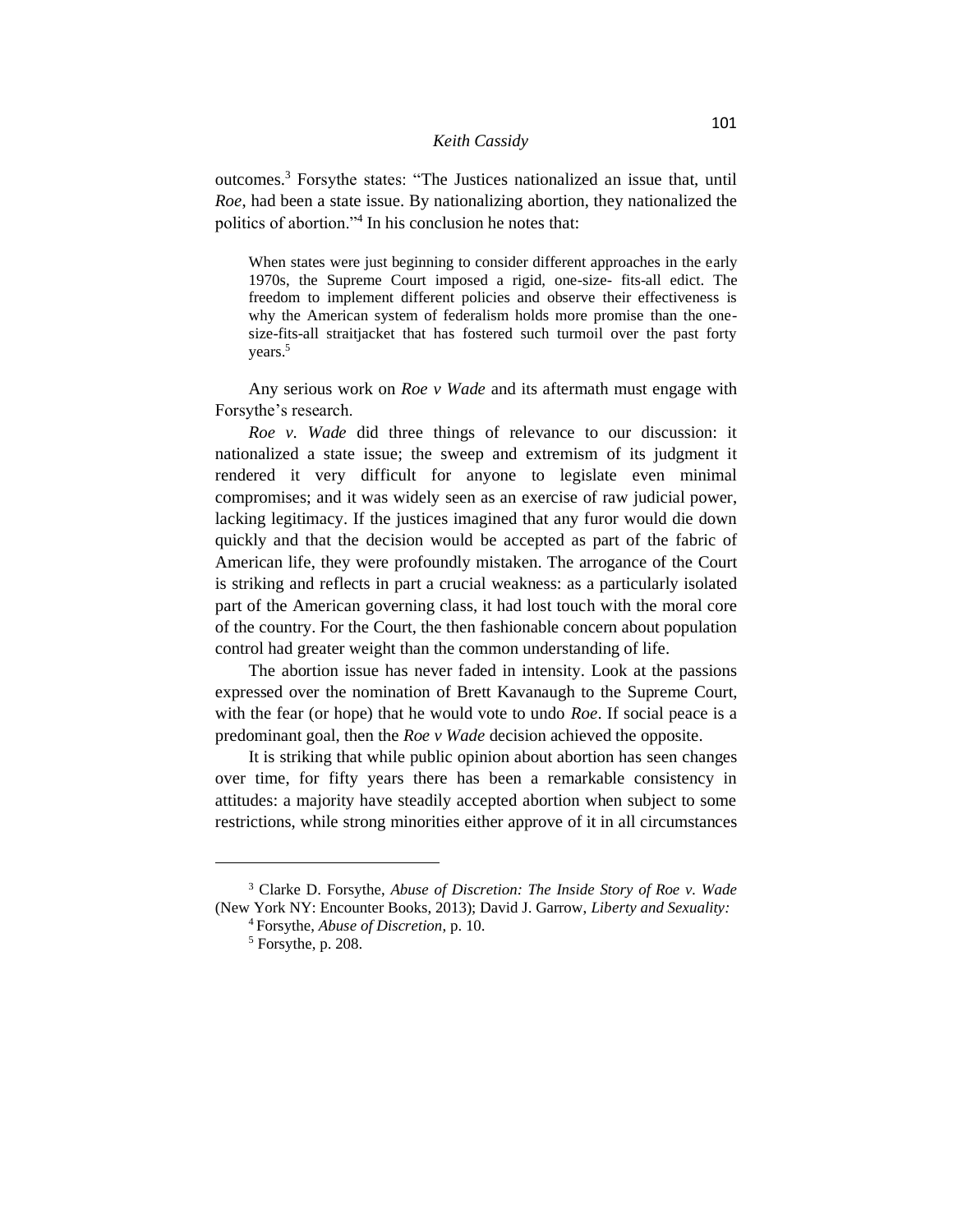or disapprove of almost all abortions. The literature on this topic is large,<sup>6</sup> so for brevity's sake I point to the Gallup polls on the issue, from 1976 to 2021. In response to the question of under which circumstances abortion should be available, in 1976 21% said illegal in all, 54% said legal in limited circumstances, and 22% legal in all cases. In 2021 the percentages were 19%, 48%, and 32%. There was significant fluctuation. In the early 1990s the percentage in favor in all circumstances was as high as 34%.<sup>7</sup>

Another Gallup finding of interest from the same report is that in 1996 56% of the public identified as pro-choice. By 2021 this had fallen to 49%. Conversely in 1996 only 33% identified as pro- life, but this had risen to 47% by 2021. See the chart below.



<sup>6</sup> See, for example, Elizabeth Adell Cook, *Between Two Absolutes: Public Opinion and the Politics of Abortion* (Boulder CO: Westview Press, 1992); Everett Carll Ladd, *Public Opinion about Abortion: Twenty-Five Years after Roe v. Wade*, AEI Studies in Public Opinion (Washington, D.C.: AEI Press, 1997).

<sup>7</sup> Gallup Inc, "Abortion," Gallup.com, https://news.gallup.com/poll/1576 /Abortion.aspx.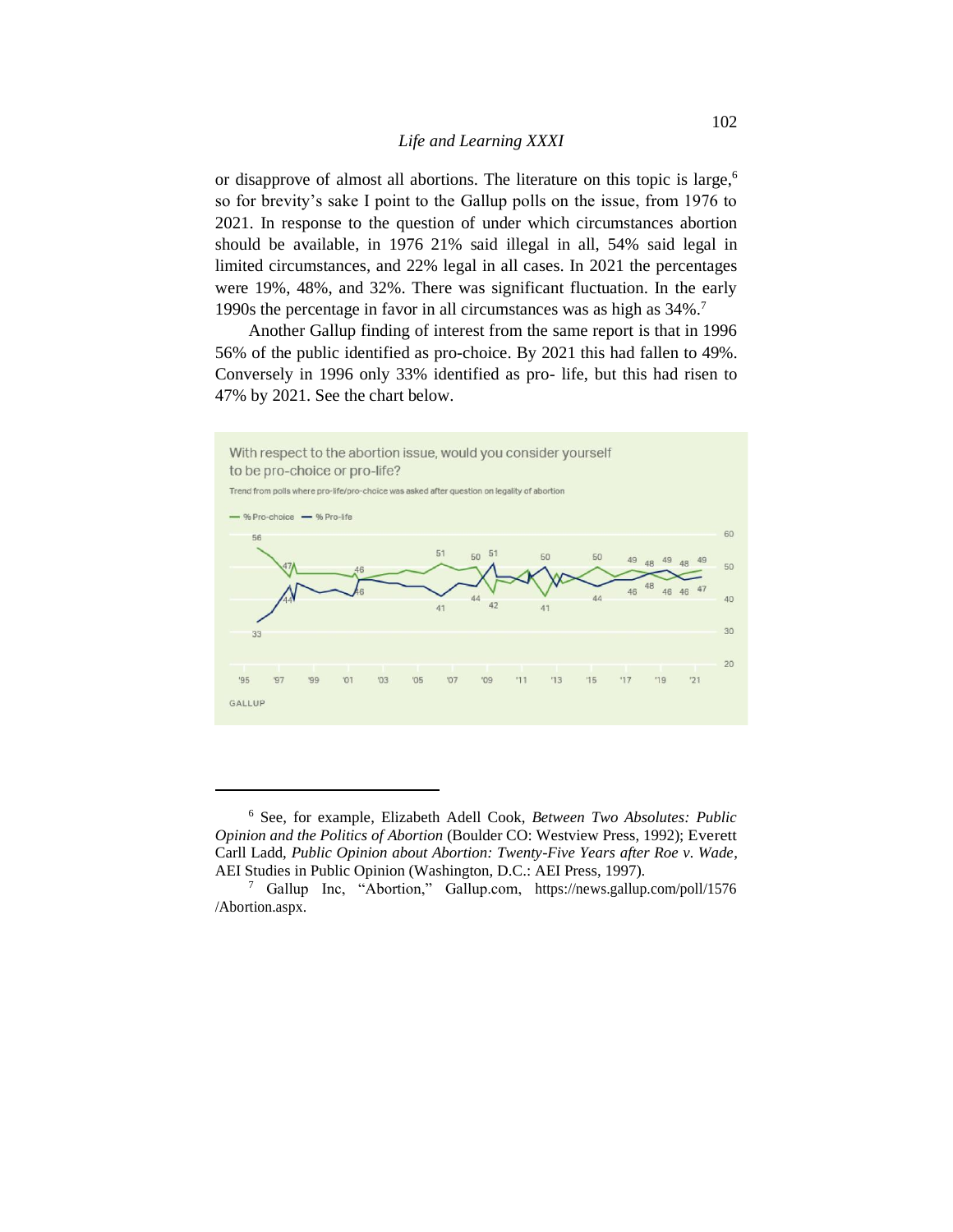It is also striking that the two major political parties moved to polarized positions on abortion, tentatively at first, then increasingly so over time. Abortion has been an issue in every presidential election since *Roe v Wade*, frequently over the issue of appointments to the Supreme Court.

In the 1976 election, abortion was an issue, but a minor one. While the candidates had differing stances they were not as clearly polarized as would become the norm later, and the issue had limited impact. By 1980 the parties had more fully polarized and abortion played a more prominent role, with the election of Ronald Reagan a huge boost for abortion foes. On July 7, 2020, the Gallup organization reported that:

Just as Americans' general views of abortion remain mostly steady, so too are their opinions of whether it is a key voting issue for them. Nearly half of U.S. adults (47%) polled in May, before the recent Supreme Court decision on abortion, say the issue will be just one of many important factors in their vote for a candidate for a major office; 25% do not consider it a major issue. At the same time, the 24% of U.S. adults who say they will vote only for a candidate who shares their views on the issue is, along with last year, significantly higher than most other years in the trend.

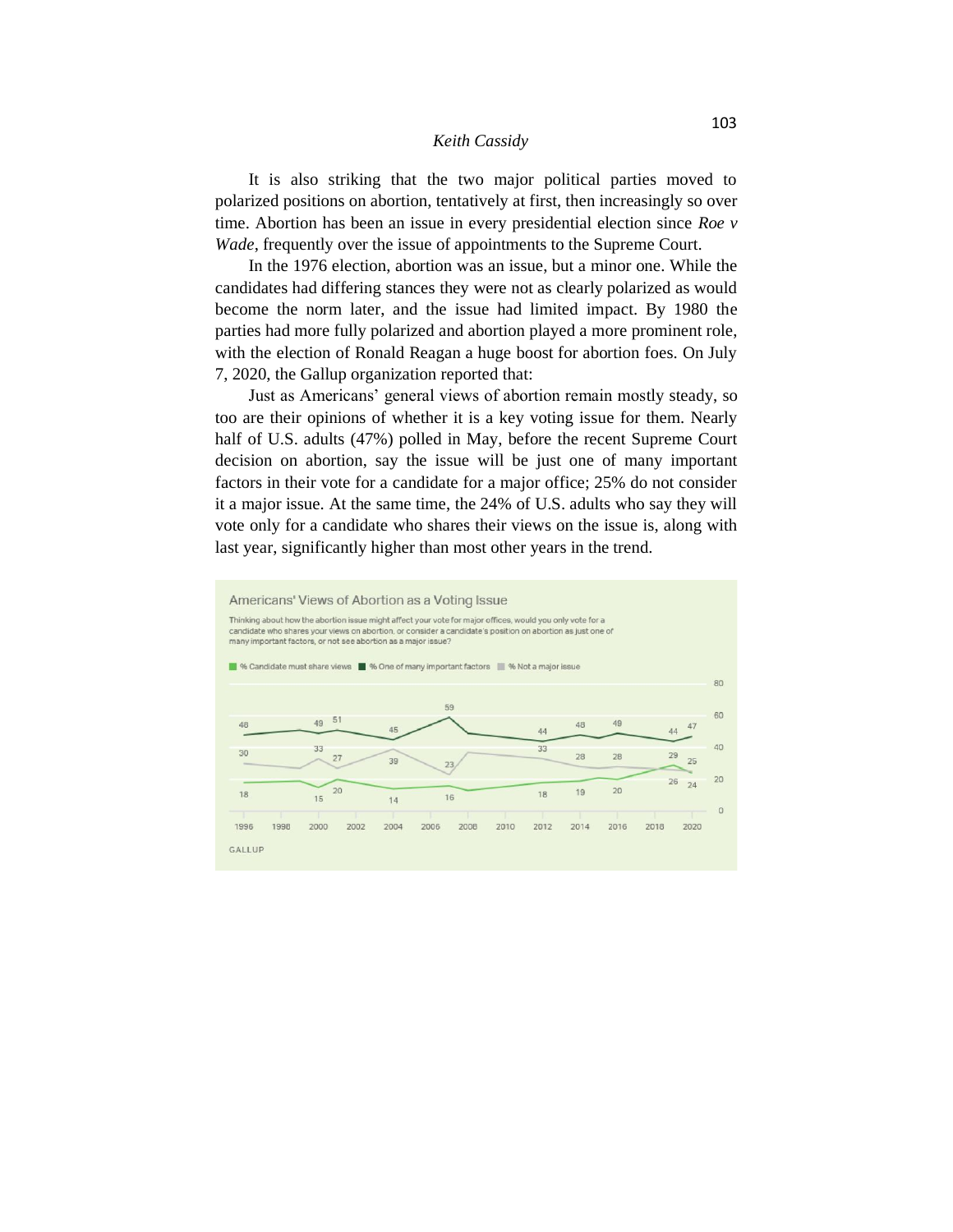The report later adds:

The latest findings, from Gallup's annual Values and Beliefs poll conducted May 1-13, show the continuation of a trend seen since 2001 whereby Americans who consider themselves to be pro-life are more likely than those who identify as pro-choice to say abortion is a threshold issue.<sup>8</sup>



Let me turn to different issues. Abortion became interwoven with many subsequent policy debates. Mary Ziegler's *Abortion and the Law in America: Roe v Wade to the Present* provides a useful account of many of the ways in which abortion has been debated, and the numerous areas of policy which it has played a role, and often a central one.<sup>9</sup>

Thus the ratification of the Equal Rights Amendment became inextricably tied to the abortion issue. Although Ziegler does not address

<sup>8</sup> Gallup Inc., "One in Four Americans Consider Abortion a Key Voting Issue," Gallup.com, accessed July 29, 2021, [https://news.gallup.com](https://news.gallup.com/) /poll/313316/one-four-americans-consider- abortion-key-voting-issue.aspx.

<sup>9</sup> Mary Ziegler, *Abortion and the Law in America: Roe v. Wade to the Present*  (Cambridge UK: Cambridge Univ. Press, 2020).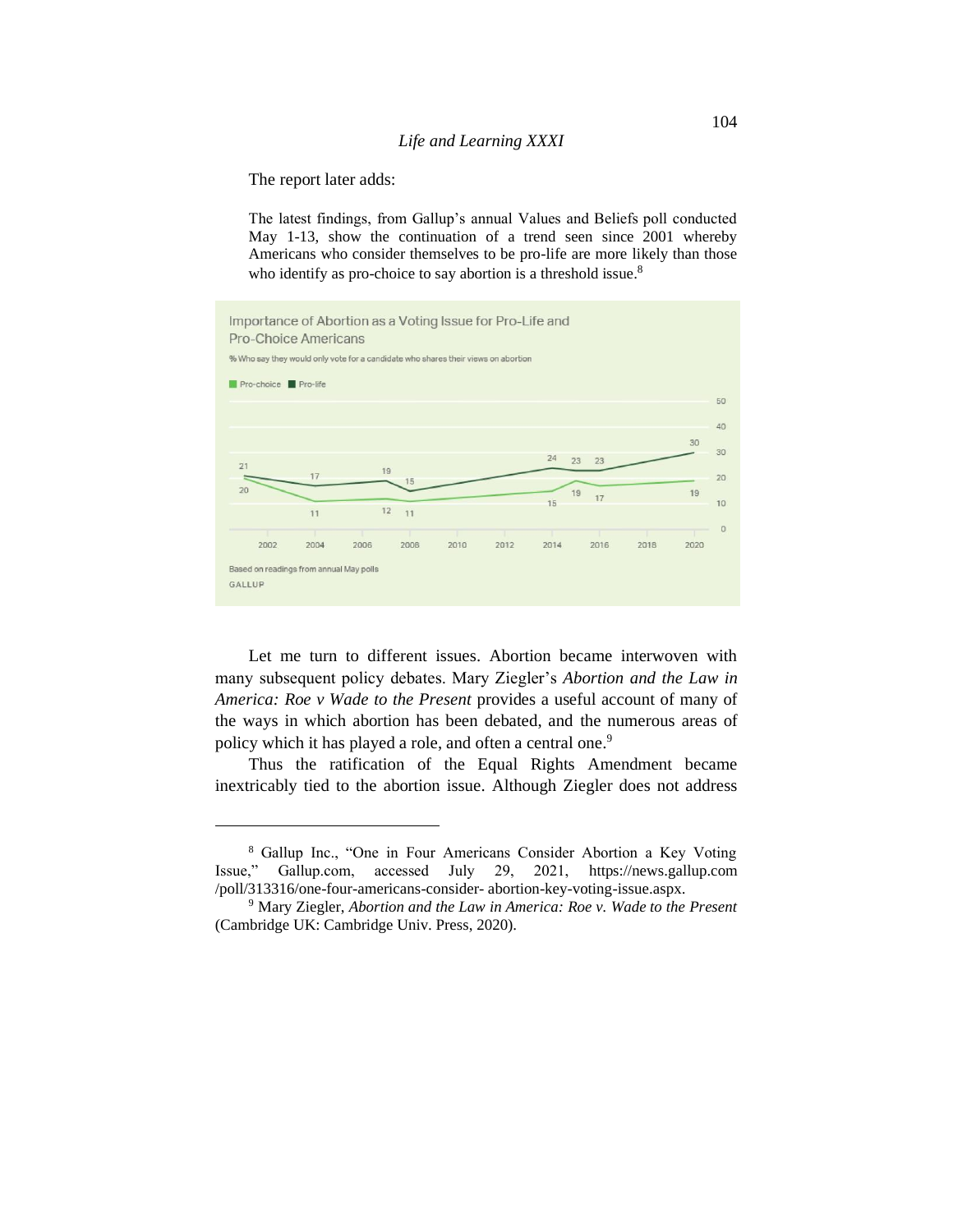the legitimacy of pro-life concerns that the amendment would be a major constitutional basis for abortion rights, it seems clear that the refusal of ERA advocates to accept an "abortion neutral" ERA likely doomed it. There can be little doubt that without the abortion issue, the United States would have an Equal Rights amendment at present. Similarly, the issue of national medical insurance became more bitter and complex because of the issue of abortion funding.<sup>10</sup>

One of the major results of *Roe* was a greatly expanded and invigorated pro-life movement. The public was ill prepared for the decision, which struck many as deeply illegitimate, grounded neither on a political process, substantial public support, or any clear and coherent legal reasoning. The decision provided a shock which jolted the fledgling movement into high gear.

This is significant not just because the pro-life movement is a major player in the abortion battles. Properly understood, outside the bitter rhetoric directed at it by its foes, it is one of the greatest civil rights and human rights movements in American history, notable for its persistence in the face of repeated setbacks, and the hatred directed at it by its foes.

Also notable is its diversity and adaptability. Its central motivation has always been a passionate defense of innocent life. I suggest that the left implicitly recognized that this devotion to a high ideal was a uniquely credible threat to the left's claims to moral superiority, and a crucial reason why the motives of pro-lifers have been so consistently maligned or patronized. A large literature has grown, explaining the pro-lifers are misogynistic chauvinists, women suffering from status anxieties, or dangerous radicals. The motives and character of those campaigning for peace or for racial justice have not been subject to the same dismissive explanations.<sup>11</sup>

<sup>&</sup>lt;sup>10</sup> William L. Saunders and Anna R. Franzonello, "Health Care Reform and Respect for Human Life: How the Process Failed," *Notre Dame Journal of Law, Ethics, and Public Policy* 25/2 (2011): 593–636.

<sup>&</sup>lt;sup>11</sup> Keith Cassidy, "The Right to Life Movement: Sources, Development, and Strategies"; Keith Cassidy, "Interpreting the Pro-Life Movement: Recurrent Themes and Recent Trends," ed. Joseph W. Koterski, *Life and Learning IX* (Washington, D.C, 1999),<http://www.uffl.org/vol%209/cassidy9.pdf> (Accessed March 8, 2000); James Kelly, "Seeking a Sociologically Correct Name for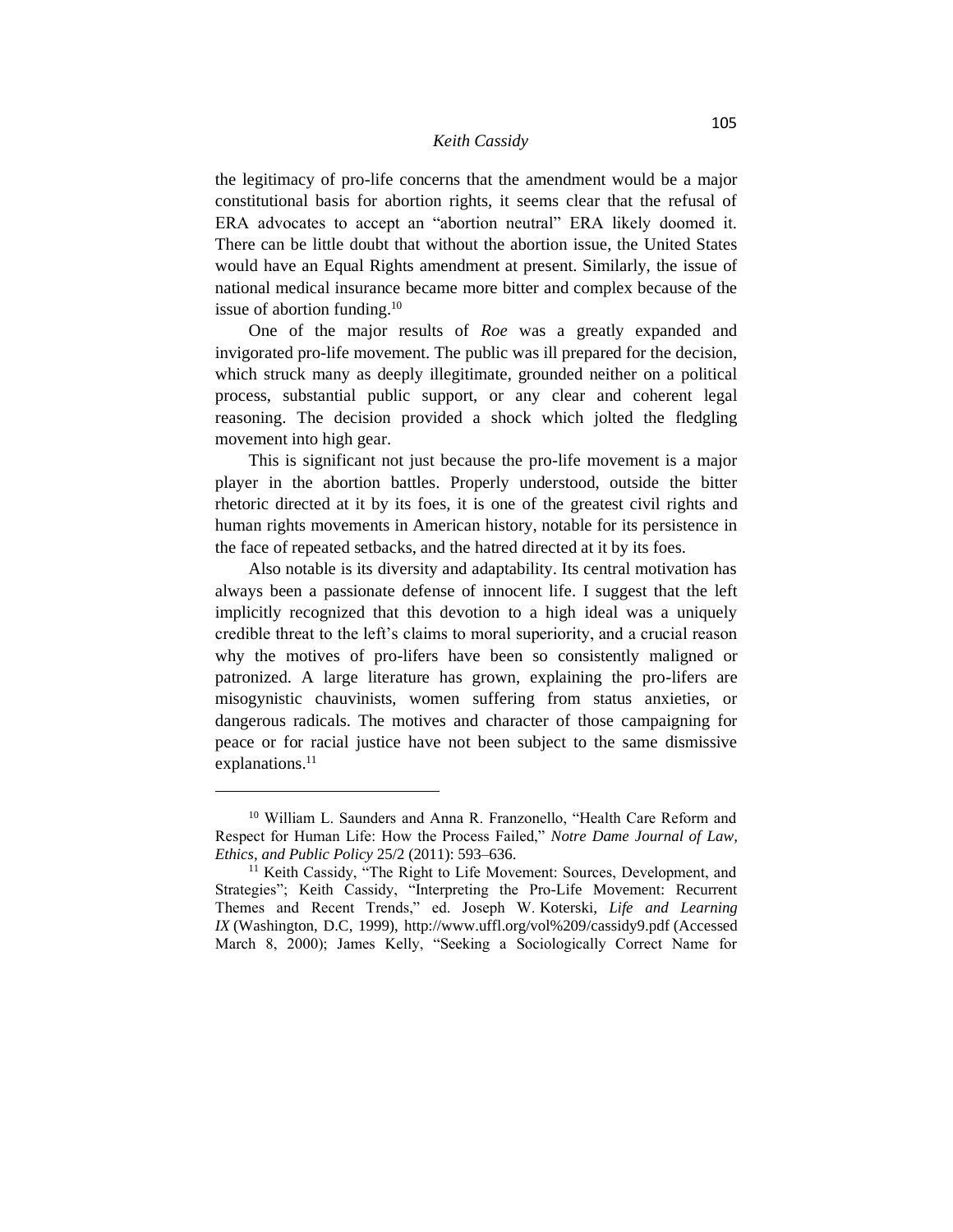The movement was diverse, with various religious affiliations, different views on contraception, women's roles, and the relation of abortion to other social justice issues. While the movement differed on how to attack *Roe,* it never wavered from its conviction that the decision was an illegitimate expression of power. The decision itself set the limited grounds on which it could be fought: a Human Life amendment? getting the Court to reverse its decision? chipping away at it with various restrictions, hoping that they would pass the Court's ill-defined criteria? Not surprisingly, activists came to differ on how best to respond to *Roe v Wade.*

Several things about the movement should be noted. First, that it was truly a *pro-life* movement, not just "anti–abortion." From the start it has fostered positive alternatives to abortion through crisis pregnancy centers and sought medical and social supports for pregnant women. As well, the rejection of euthanasia was a part of it from the beginning and became a major element in its work, as was the promotion of hospice care. It is notable that when asked about attitudes to capital punishment, movement members are significantly more likely to be opposed than are members of the general public.<sup>12</sup>

Ironically the authors of an article purporting to show that pro-life views are not part of a consistent framework note that NARAL and NRLC members oppose capital punishment nearly equally (60% and 54%, respectively) and far more than the general public (28%).<sup>13</sup>

Beyond its importance in combating abortion and euthanasia, the right-to-life movement energized and helped shape conservative politics in America. It played a crucial role in forming the American right and while it has in part been shaped by those with whom it has allied, it has in turn shaped them. This is not to concur with the view frequently advanced by

Abortion Opponents," in *Abortion Politics in the United States and Canada: Studies in Public Opinion* (Praeger, 1994), 15–40.

<sup>12</sup> James R. Kelly, "AIDS and the Death Penalty," *America* 157/7 (1987): 151; Cook, *Between Two Absolutes*, 76; James Davison Hunter, *Before the Shooting Begins: Searching for Democracy in America's Culture War* (New York NY: Free Press, 1994), pp. 103–06.

<sup>&</sup>lt;sup>13</sup> Donald Granberg and Donald Denney, "The Coathanger and the Rose," *Society* (New Brunswick) 19/4 (1982): 40.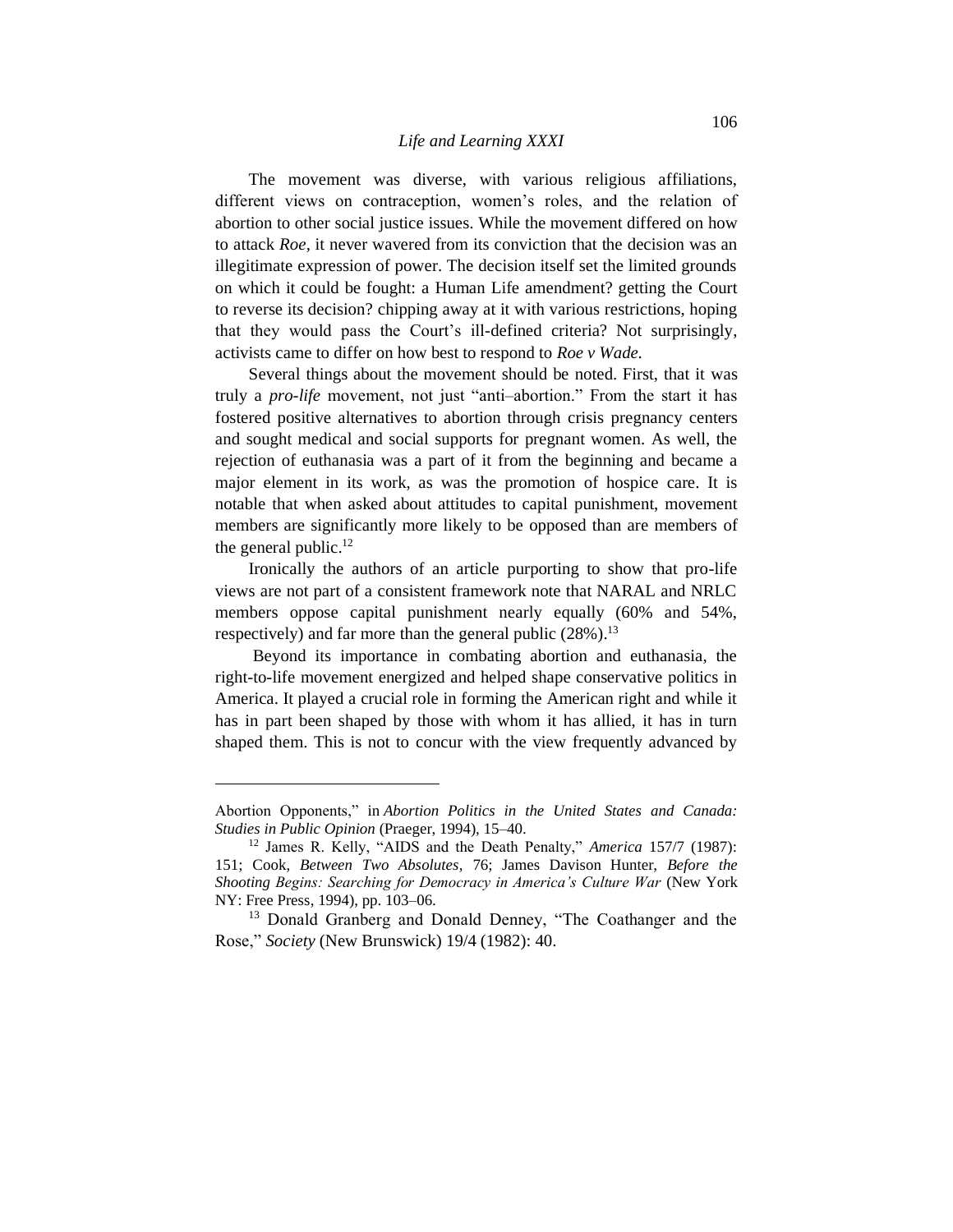opponents that the movement is best understood simply as part of the right. The right-to-life is not, or should not be an issue solely of concern to conservatives. There have always been pro-lifers who have identified with the left on issues like war and poverty.<sup>14</sup>However, the Democratic Party has placed them in a very difficult, indeed nearly untenable, position. A full history of the relations of pro-life to conservative politics, and of the fate of the pro-life left, is greatly needed.<sup>15</sup>

One proof of the great impact of the movement is the public opinion data mentioned earlier. Given the enormous power held by those who support abortion in Hollywood, the news media, and academia, the only reason that abortion is still an issue in America is the tireless—and creative—work of the movement.

It should also be mentioned that the American movement has been a tremendous source of encouragement and support to the right-to-life movement internationally. Would there be a viable pro-life movement in many other countries without the example set in the United States, and without its help?

There was a pro-life movement before *Roe v Wade,* and there would have been one had the decision been different—if, for example, the Court had decided that abortion was a matter for state jurisdiction alone. Before speculating further about what the world would have been without *Roe*, I want to turn for a moment to the work of a scholar who has offered a very different view of the significance of the decision. I have already mentioned one of the works by Mary Ziegler, a professor of law at Florida State University*, Abortion and the Law in America: Roe v. Wade to the Present,*  published in 2020 by Cambridge University Press. Her earlier work, *After* 

 $14$  For the presence of liberal pro-lifers from the beginning of the movement, see Williams, *Defenders of the Unborn*, pp. 156–78; Ashley Fetters, "What It's Like for Secular, Liberal Pro-Lifers at the March for Life," *The Atlantic*, January 19, 2019,https://www.theatlantic.com/family/archive/2019/01/march-life-secularliberal-pro-lifers-feelwelcome/580837/.

<sup>15</sup> Daniel K Williams, *God's Own Party: The Making of the Christian Right* (Oxford UK: Oxford Univ. Press, 2010), and Mary Ziegler, *After Roe: The Lost History of the Abortion Debate* (Cambridge MA: Harvard Univ. Press, 2015), are both useful.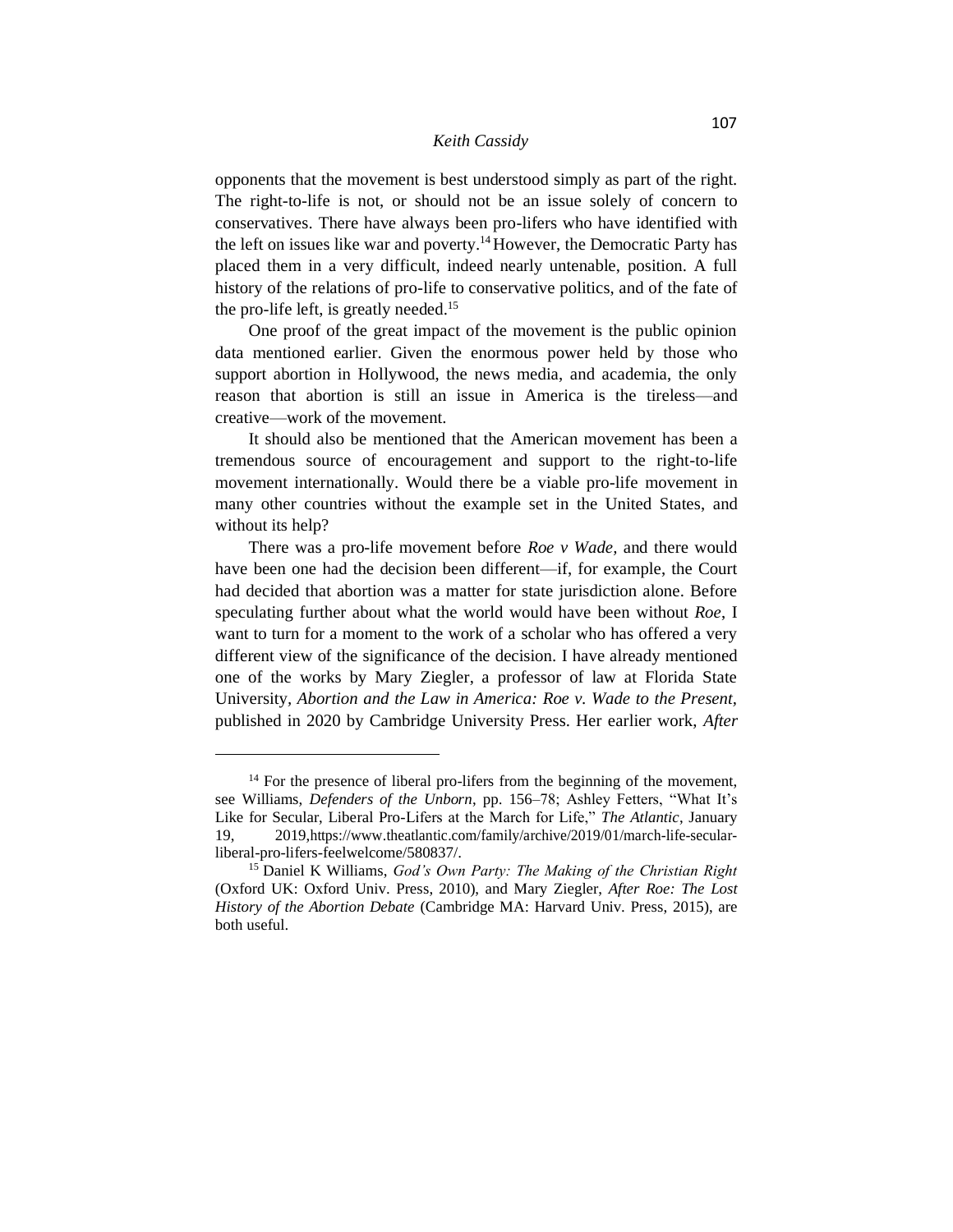*Roe, The Lost Years of the Abortion Debate,* was published by Harvard University Press in 2015 and won a major award.<sup>16</sup> The books display deep and intensive research and are highly regarded, and they are likely to be quite influential. This is significant because Ziegler is advancing a thesis that, if not novel, is certainly a minority view: that the *Roe* decision did not have the importance it has been given:

Generally, scholars assign the Supreme Court tremendous influence. However, as the following chapters show, the abortion conflict turned on a number of events unrelated to the Roe decision. Moreover, activists on either side of the abortion issue did not merely react to major social changes. Often without focusing on the Supreme Court, members of both movements made choices that raised the stakes of the abortion wars.<sup>17</sup>

She rightly emphasizes the diversity of the right-to-life movement, and the multiple avenues it explored, but she ignores the ways in which the decision, as so well shown by Clarke Forsythe, set the terms of engagement and severely limited the options available. Where is she going with her analysis? May I suggest what these books have as an agenda? I think that she wants to influence the Supreme Court in any upcoming decision that might invalidate *Roe v Wade*. She tries to debunk claims that the decision was polarizing and served to delegitimize the Court, and thus lessen to pressure to overthrow it.

This seems evident in the following passages:

We often view the Court's entry into the abortion wars as the moment when conflict intensified, compromise became impossible, and lay contributions to the constitutional debate about abortion declined, but the Supreme Court's decision did not dictate the course of the abortion wars in the decade to come. Instead, after 1973, a variety of shifting beliefs and strategic decisions continued to influence the struggle.<sup>18</sup>

Both Scalia and Ginsburg use reaction to Roe in service of claims for legal change. For Ginsburg, *Roe*'s history points to the merits of an

<sup>16</sup> Mary Ziegler, *After Roe: The Lost History of the Abortion Debate* (Cambridge MA: Harvard Univ. Press, 2015).

<sup>17</sup> Ziegler, *After Roe*, p. 22.

<sup>18</sup> Ziegler, *After Roe*, p. 19.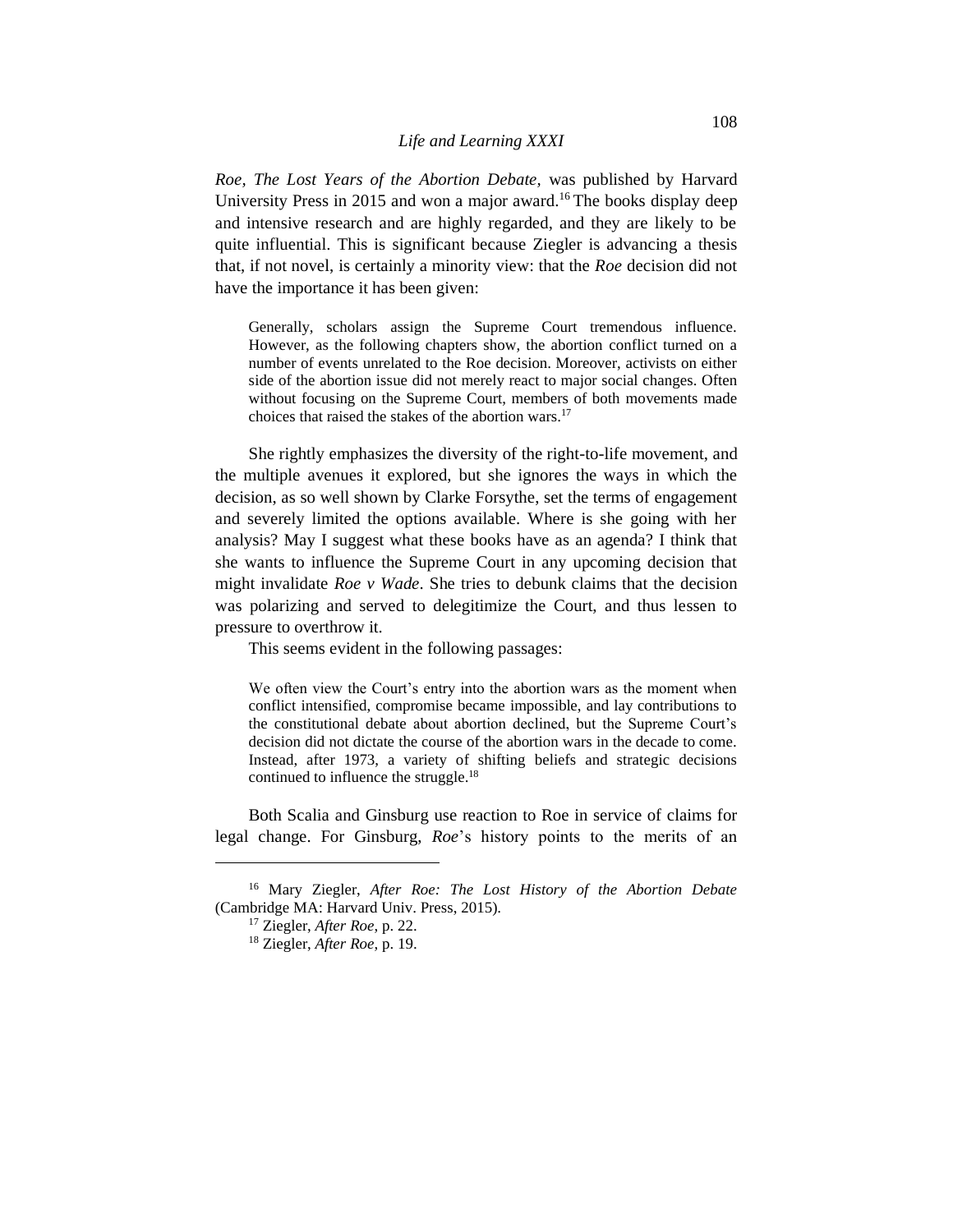equality-based approach to abortion. Reaction to the opinion also sounds a cautionary note for justices who risk moving too far too fast, whether in the context of abortion or same-sex marriage. Scalia also draws on socialmovement history in arguing for the overruling of Roe and for the more consistent adoption of interpretive methods limited to text, history, and original intent. Understanding *Roe*'s history may make the difference between the decision's preservation, reworking, or undoing. If Scalia's account has merit, judicial opponents of the *Roe* Court's methodology or holding have additional ammunition for demanding the overruling of the decision. Conversely, if Ginsburg's historical analysis is correct, we would have more cause than ever to change the constitutional foundation for abortion rights.<sup>19</sup>

In particular, note her claim: "Understanding *Roe*'s history may make the difference between the decision's preservation, reworking, or undoing." It seems clear that she intends to write a history that de- emphasizes *Roe* in order to save it. How good is her argument? There is no question about the depth of her research. However, it does not seem that her conclusions flow from her evidence. Much of the variety of actions by the right-to-life movement can be explained by the constraints imposed by *Roe.* It is unsettling to realize that she ignores Clarke Forsythe's work, which appeared two years before *After Roe*. If she disagrees with him, a forthright account of why would have been appropriate. In her subsequent book, *Abortion and the Law*, she does mention Forsythe's book in two footnotes but never directly engages his argument about the ways in which *Roe*  shaped and distorted the abortion debate. Her treatment of Robert Bork's ill-fated nomination to the Supreme Court is instructive. This episode, as much as any, revealed to the degree to which the *Roe* decision had led directly to the extreme politicization of the Court. Bork was opposed because of his views on the legal adequacy of *Roe* and its antecedent decision *Griswold*. A ferocious campaign of vilification was directed at a distinguished legal scholar and indeed led to the word "borking" being added to the language.<sup>20</sup> Ever since, Supreme Court nominations have been

<sup>19</sup> Ziegler, *After Roe*, p.12.

<sup>20</sup> Steven F. Hayward, *The Age of Reagan: The Conservative Counterrevolution, 1980-1989*, 1st ed. (New York NY: Crown Forum, 2009), p.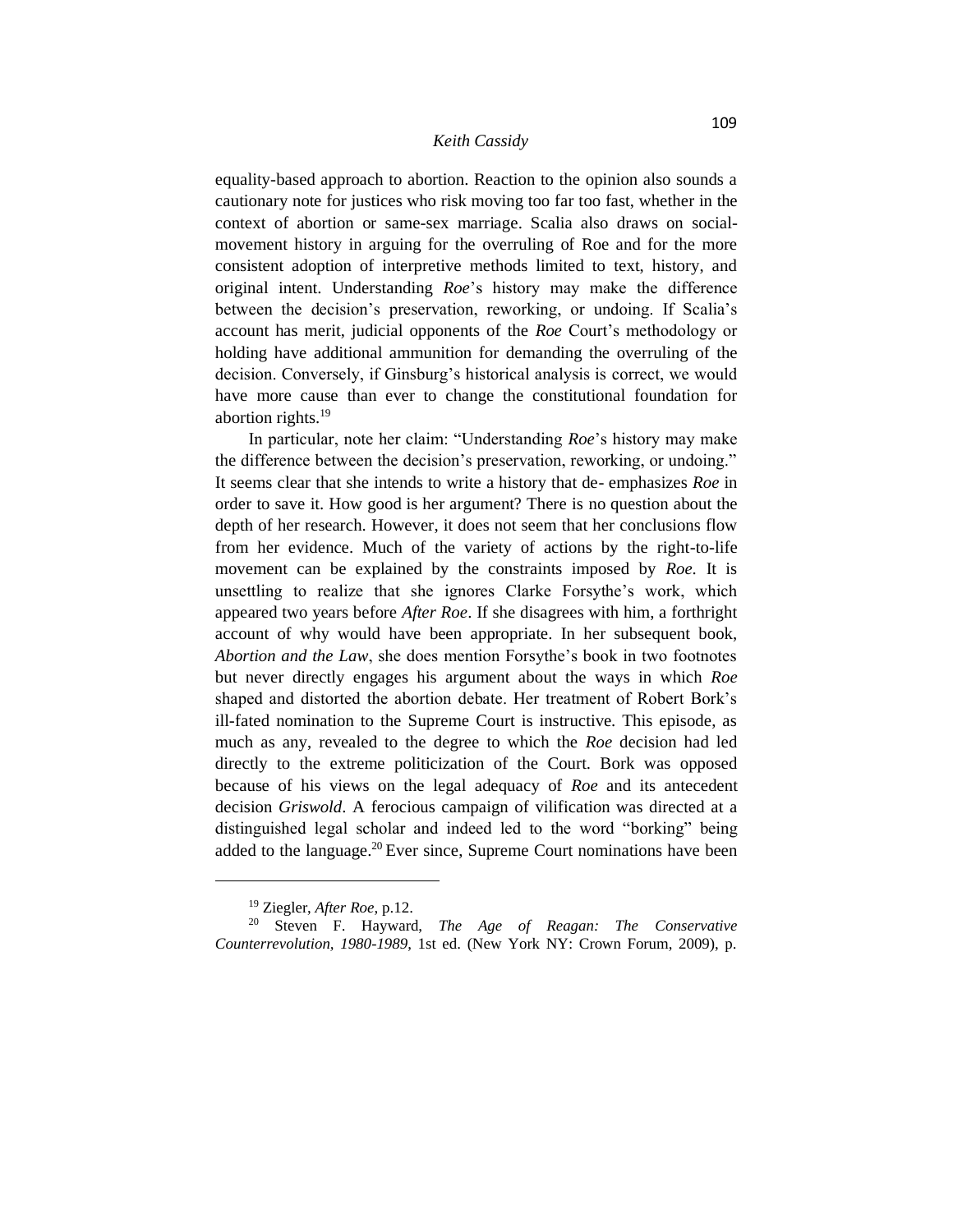the frequent scene of bizarre protests and an extravagant language of alarm. How does she describe this? She says his nomination was "extremely divisive."<sup>21</sup> A frank recognition of the damage done to the Court's public standing by *Roe* would have been more appropriate.

Also disturbing is her treatment, in both of her works cited, of nineteenth-century abortion law. She simply ignores Joseph Dellapenna's magisterial *Dispelling the Myths of Abortion History* (2006). This massively researched work covers all of the relevant cases and material and must be included in any discussion of the topic. It is not mentioned here in her book, even to be dismissed.<sup>22</sup> A word to future pro-life litigators in any case calling for *Roe's* reversal: expect to encounter Mary Ziegler's works used in an attempt to authoritatively rehabilitate *Roe v Wade*.

The abortion situation in America is different from any other country in the world, with higher levels of engagement than elsewhere. Only one other Western country has abortion laws as lax as the United States, and that is Canada. The complexity of the Canadian situation is beyond our scope here, but it seems clear that in large measure the American situation is the result of *Roe v Wade*. 23

<sup>568;</sup> Robert H. Bork, *The Tempting of America: The Political Seduction of the Law*  (New York NY: Free Press, 1990) describes his experience.

<sup>21</sup> Ziegler, *After Roe*, p. 85.

<sup>22</sup> Joseph W. Dellapenna, *Dispelling the Myths of Abortion History* (Durham NC: Carolina Academic Press, 2005); also useful are John Keown, *Abortion, Doctors and the Law: Some Aspects of the Legal Regulation of Abortion in England from 1803 to 1982* (Cambridge UK: Cambridge Univ. Press, 2002), Marvin N. Olasky, *The Press and Abortion*, 1838-1988 (Hillsdale NJ: Erlbaum Associates, 1988), and Marvin N. Olasky, *Abortion Rites: A Social History of Abortion in America* (Wheaton IL: Crossways Books, 1992).

<sup>23</sup> The following cover some aspects of a very wide subject: Cook, *Between Two Absolutes*; Drew Halfmann, *Doctors and Demonstrators How Political Institutions Shape Abortion Law in the United States, Britain, and Canada* (Chicago IL: Univ. of Chicago Press, 2011); Marthe A. Chandler and Ted G. Jelen, *Abortion Politics in the United States and Canada: Studies in Public Opinion* (Westport CT: Praeger, 1994); Raymond Tatalovich, *The Politics of Abortion in the United States and Canada: A Comparative Study,* Comparative Politics Series (Armonk NY: MESharpe, 1997); Alphonse De Valk, *Morality and Law in Canadian Politics: The Abortion Controversy* (Dorval, Montreal: Palm Publishers, 1974).